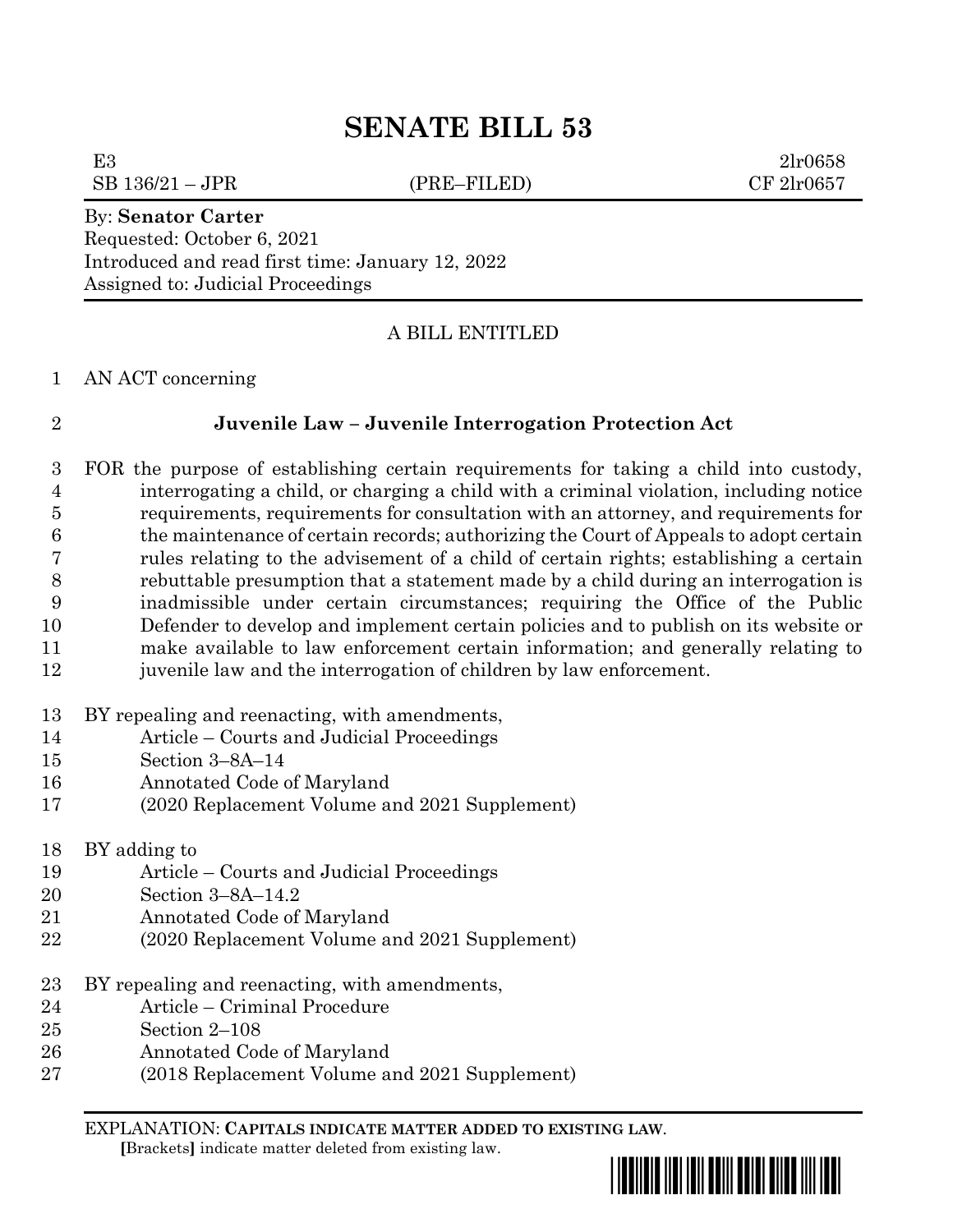| $\mathbf{1}$<br>$\overline{2}$<br>$\boldsymbol{3}$<br>$\overline{4}$<br>5 | BY adding to<br>Article – Criminal Procedure<br>Section 2-405<br>Annotated Code of Maryland<br>(2018 Replacement Volume and 2021 Supplement)                                                                                                                                                    |
|---------------------------------------------------------------------------|-------------------------------------------------------------------------------------------------------------------------------------------------------------------------------------------------------------------------------------------------------------------------------------------------|
| 6<br>7                                                                    | SECTION 1. BE IT ENACTED BY THE GENERAL ASSEMBLY OF MARYLAND,<br>That the Laws of Maryland read as follows:                                                                                                                                                                                     |
| 8                                                                         | <b>Article - Courts and Judicial Proceedings</b>                                                                                                                                                                                                                                                |
| 9                                                                         | $3 - 8A - 14$ .                                                                                                                                                                                                                                                                                 |
| 10<br>11                                                                  | A child may be taken into custody under this subtitle by any of the following<br>(a)<br>methods:                                                                                                                                                                                                |
| 12                                                                        | Pursuant to an order of the court;<br>(1)                                                                                                                                                                                                                                                       |
| 13                                                                        | By a law enforcement officer pursuant to the law of arrest;<br>(2)                                                                                                                                                                                                                              |
| 14<br>15<br>16<br>17                                                      | By a law enforcement officer or other person authorized by the court if<br>(3)<br>the officer or other person has reasonable grounds to believe that the child is in immediate<br>danger from the child's surroundings and that the child's removal is necessary for the<br>child's protection; |
| 18<br>19<br>$20\,$                                                        | By a law enforcement officer or other person authorized by the court if<br>(4)<br>the officer or other person has reasonable grounds to believe that the child has run away<br>from the child's parents, guardian, or legal custodian; or                                                       |
| 21                                                                        | In accordance with $\S 3-8A-14.1$ of this subtitle.<br>(5)                                                                                                                                                                                                                                      |
| 22<br>23<br>24                                                            | (I)<br>If a law enforcement officer takes a child into custody, the officer<br>(b)<br>(1)<br>shall immediately notify, or cause to be notified, the child's parents, guardian, or custodian<br>IN A MANNER REASONABLY CALCULATED TO GIVE ACTUAL NOTICE of the action.                           |
| 25<br>26                                                                  | THE NOTICE REQUIRED UNDER SUBPARAGRAPH (I) OF THIS<br>(II)<br>PARAGRAPH SHALL:                                                                                                                                                                                                                  |
| $27\,$                                                                    | INCLUDE THE CHILD'S LOCATION;<br>1.                                                                                                                                                                                                                                                             |
| 28<br>29                                                                  | 2.<br>PROVIDE THE REASON FOR THE CHILD BEING TAKEN<br><b>INTO CUSTODY; AND</b>                                                                                                                                                                                                                  |
| 30<br>31                                                                  | 3.<br>INSTRUCT THE PARENT, GUARDIAN, OR CUSTODIAN<br>ON HOW TO MAKE IMMEDIATE IN-PERSON CONTACT WITH THE CHILD.                                                                                                                                                                                 |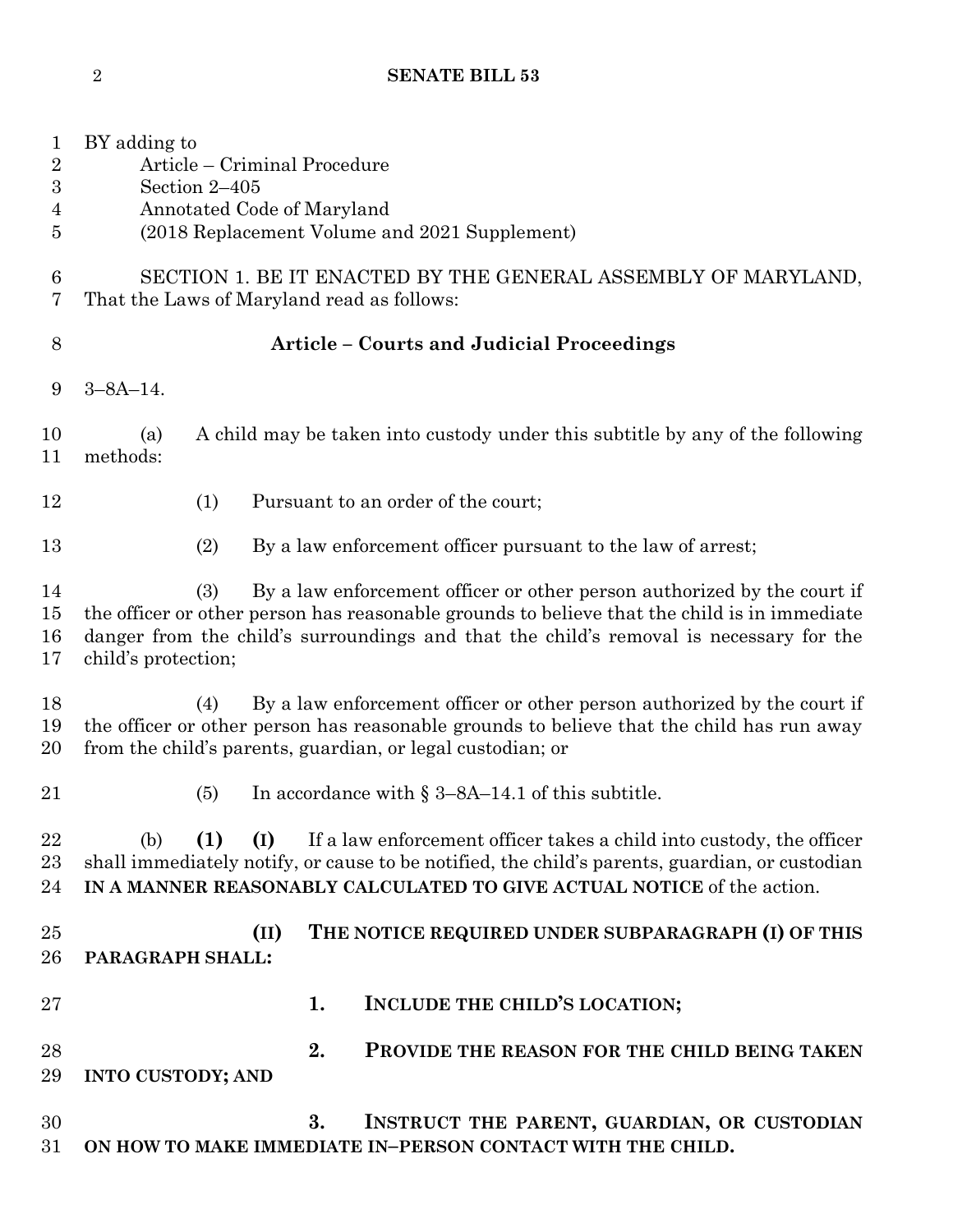#### **SENATE BILL 53** 3

 **(2)** After making every reasonable effort to give **ACTUAL** notice **TO A CHILD'S PARENT, GUARDIAN, OR CUSTODIAN**, the law enforcement officer shall with all reasonable speed:

 **[**(1)**] (I)** Release the child to the child's parents, guardian, or custodian or to any other person designated by the court, upon their written promise to bring the child before the court when requested by the court, and such security for the child's appearance as the court may reasonably require, unless the child's placement in detention or shelter 8 care is permitted and appears required by  $\S$  3–8A–15 of this subtitle; or

 **[**(2)**] (II)** Deliver the child to the court or a place of detention or shelter care designated by the court.

 (c) If a parent, guardian, or custodian fails to bring the child before the court when requested, the court may **[**issue**]:**

 **(1) ISSUE** a writ of attachment directing that the child be taken into custody and brought before the court**[**. The court may proceed**]; AND**

**(2) PROCEED** against the parent, guardian, or custodian for contempt.

16 (d) In addition to the requirements for reporting child abuse and neglect under § 5–704 of the Family Law Article, if a law enforcement officer has reason to believe that a 18 child who has been detained is a victim of sex trafficking, as defined in  $\S 5-701$  of the Family Law Article, the law enforcement officer shall notify any appropriate regional navigator, as defined in § 5–704.4 of the Family Law Article, for the jurisdiction where the child was taken into custody or where the child is a resident that the child is a suspected victim of sex trafficking.

## **(E) THE COURT OF APPEALS MAY ADOPT RULES CONCERNING AGE–APPROPRIATE LANGUAGE TO BE USED TO ADVISE A CHILD WHO IS TAKEN INTO CUSTODY OF THE CHILD'S RIGHTS.**

**3–8A–14.2.**

 **(A) (1) IN THIS SECTION THE FOLLOWING WORDS HAVE THE MEANINGS INDICATED.**

 **(2) "CUSTODIAL INTERROGATION" RETAINS ITS JUDICIALLY DETERMINED MEANING.**

 **(3) (I) "LAW ENFORCEMENT OFFICER" HAS THE MEANING STATED IN § 3–101 OF THE PUBLIC SAFETY ARTICLE.**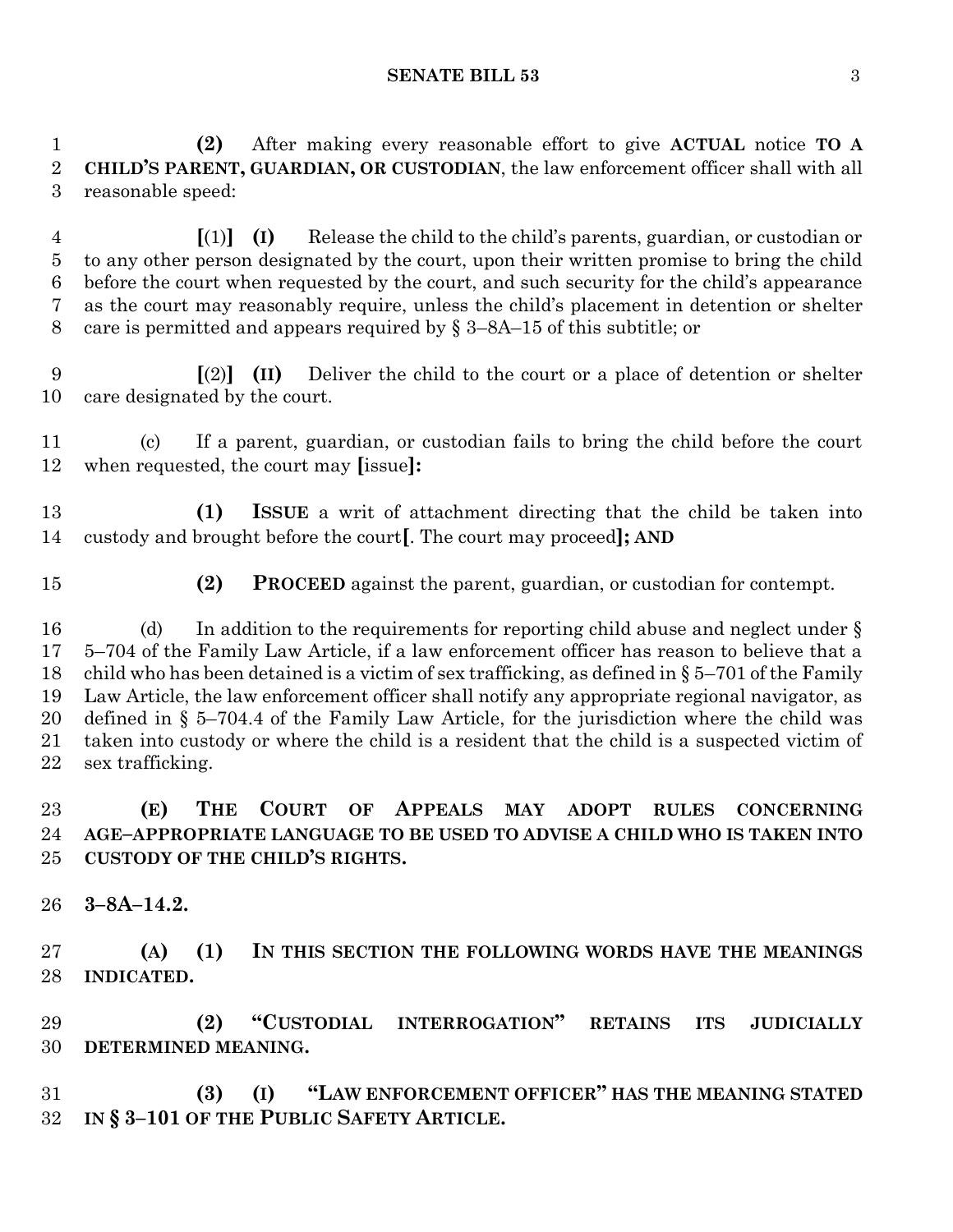|                                | <b>SENATE BILL 53</b><br>$\overline{4}$                                                                                                                                                                                                                           |
|--------------------------------|-------------------------------------------------------------------------------------------------------------------------------------------------------------------------------------------------------------------------------------------------------------------|
| $\mathbf{1}$<br>$\overline{2}$ | (II) "LAW ENFORCEMENT OFFICER" INCLUDES A SCHOOL<br>RESOURCE OFFICER, AS DEFINED IN §7-1501 OF THE EDUCATION ARTICLE.                                                                                                                                             |
| 3<br>$\overline{4}$            | A LAW ENFORCEMENT OFFICER MAY NOT CONDUCT A CUSTODIAL<br>(B)<br><b>INTERROGATION OF A CHILD UNTIL:</b>                                                                                                                                                            |
| $\overline{5}$                 | (1)<br>THE CHILD HAS CONSULTED WITH AN ATTORNEY WHO IS:                                                                                                                                                                                                           |
| $6\phantom{.}6$<br>7           | (I)<br>RETAINED BY THE PARENT, GUARDIAN, OR CUSTODIAN OF<br>THE CHILD; OR                                                                                                                                                                                         |
| 8                              | PROVIDED BY THE OFFICE OF THE PUBLIC DEFENDER; AND<br>(II)                                                                                                                                                                                                        |
| 9<br>10<br>11                  | (2)<br>THE LAW ENFORCEMENT OFFICER HAS MADE AN EFFORT<br>REASONABLY CALCULATED TO GIVE ACTUAL NOTICE TO THE PARENT, GUARDIAN,<br>OR CUSTODIAN OF THE CHILD THAT THE CHILD WILL BE INTERROGATED.                                                                   |
| 12                             | (C)<br>A CONSULTATION WITH AN ATTORNEY UNDER THIS SECTION:                                                                                                                                                                                                        |
| 13                             | <b>SHALL BE:</b><br>(1)                                                                                                                                                                                                                                           |
| 14<br>15                       | (I)<br>CONDUCTED IN A MANNER CONSISTENT WITH<br><b>THE</b><br>MARYLAND RULES OF PROFESSIONAL CONDUCT; AND                                                                                                                                                         |
| 16                             | <b>CONFIDENTIAL; AND</b><br>(II)                                                                                                                                                                                                                                  |
| 17                             | MAY BE:<br>(2)                                                                                                                                                                                                                                                    |
| 18                             | (I)<br>IN PERSON; OR                                                                                                                                                                                                                                              |
| 19                             | (II)<br>BY TELEPHONE OR VIDEO CONFERENCE.                                                                                                                                                                                                                         |
| $20\,$<br>21<br>22<br>23       | TO THE EXTENT PRACTICABLE AND CONSISTENT WITH THE MARYLAND<br>(D)<br>RULES OF PROFESSIONAL CONDUCT, AN ATTORNEY PROVIDING CONSULTATION<br>UNDER THIS SECTION SHALL COMMUNICATE AND COORDINATE WITH THE PARENT,<br>GUARDIAN, OR CUSTODIAN OF THE CHILD IN CUSTODY. |
| 24<br>$25\,$                   | THE REQUIREMENT OF CONSULTATION WITH AN ATTORNEY UNDER<br>(E)<br>THIS SECTION:                                                                                                                                                                                    |
| 26                             | (1)<br>MAY NOT BE WAIVED; AND                                                                                                                                                                                                                                     |
| $27\,$<br>28                   | (2)<br>APPLIES REGARDLESS OF WHETHER THE CHILD IS PROCEEDED<br>AGAINST AS A CHILD UNDER THIS SUBTITLE OR IS CHARGED AS AN ADULT.                                                                                                                                  |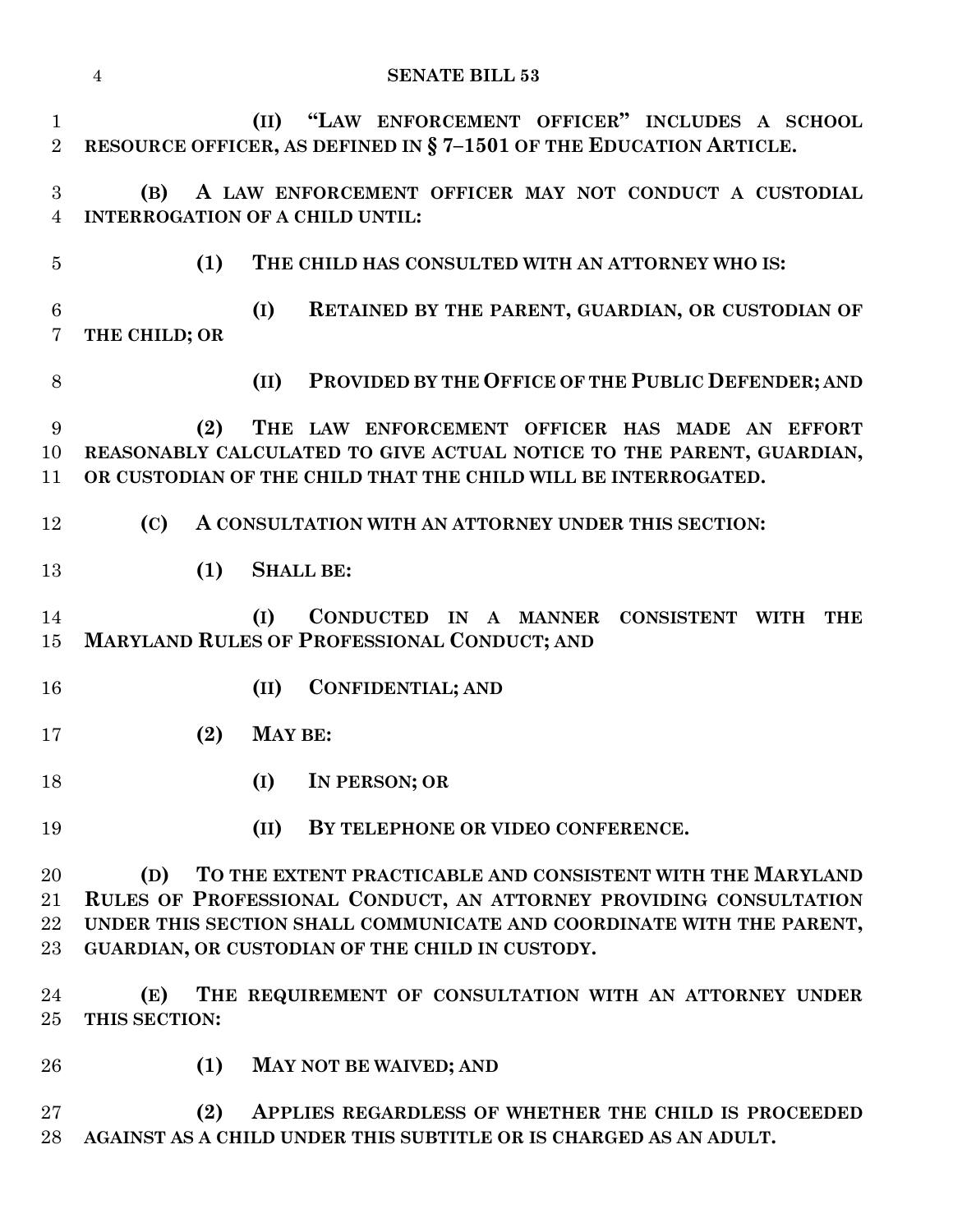**SENATE BILL 53** 5

 **(F) (1) A LAW ENFORCEMENT AGENCY CONDUCTING AN INTERROGATION UNDER THIS SECTION SHALL MAINTAIN A RECORD OF THE NOTIFICATION OR ATTEMPTED NOTIFICATION OF A PARENT, GUARDIAN, OR CUSTODIAN UNDER THIS SECTION, INCLUDING:**

 **(I) A SIGNED STATEMENT BY A DULY AUTHORIZED LAW ENFORCEMENT OFFICER EMPLOYED BY THE AGENCY THAT AN ATTEMPT TO NOTIFY A PARENT, GUARDIAN, OR CUSTODIAN WAS MADE;**

**(II) THE NAME OF THE PERSON SOUGHT TO BE NOTIFIED; AND**

**(III) THE METHOD OF ATTEMPTED NOTIFICATION.**

 **(2) (I) A LAW ENFORCEMENT AGENCY CONDUCTING AN INTERROGATION UNDER THIS SECTION SHALL MAINTAIN A RECORD OF THE NAME OF THE ATTORNEY CONTACTED AND THE COUNTY OR COUNTIES IN WHICH THE ATTORNEY PROVIDED THE CONSULTATION.**

 **(II) AN ATTORNEY CONTACTED TO PROVIDE LEGAL CONSULTATION TO A CHILD UNDER THIS SUBTITLE SHALL PROVIDE TO A LAW ENFORCEMENT OFFICER THE INFORMATION REQUIRED FOR THE RECORD REQUIRED TO BE MAINTAINED UNDER SUBPARAGRAPH (I) OF THIS PARAGRAPH.**

 **(G) (1) NOTWITHSTANDING THE REQUIREMENTS OF THIS SECTION, A LAW ENFORCEMENT OFFICER MAY CONDUCT AN OTHERWISE LAWFUL CUSTODIAL INTERROGATION OF A CHILD IF:**

 **(I) THE LAW ENFORCEMENT OFFICER REASONABLY BELIEVES THAT THE INFORMATION SOUGHT IS NECESSARY TO PROTECT AN INDIVIDUAL FROM AN IMMINENT THREAT TO THE LIFE OF THE INDIVIDUAL AND A REASONABLE DELAY TO ALLOW THE CHILD TO HAVE LEGAL CONSULTATION WOULD IMPEDE THE ABILITY OF LAW ENFORCEMENT TO SAFEGUARD THE LIFE OF THE THREATENED INDIVIDUAL; AND**

 **(II) THE QUESTIONS POSED TO THE CHILD BY THE LAW ENFORCEMENT OFFICER ARE LIMITED TO THOSE QUESTIONS REASONABLY NECESSARY TO OBTAIN THE INFORMATION NECESSARY TO PROTECT THE INDIVIDUAL FROM AN IMMINENT THREAT TO THE LIFE OF THE INDIVIDUAL.**

 **(2) (I) UNLESS IT IS IMPOSSIBLE, IMPRACTICABLE, OR UNSAFE TO DO SO, AN INTERROGATION CONDUCTED UNDER PARAGRAPH (1) OF THIS SUBSECTION SHALL BE RECORDED.**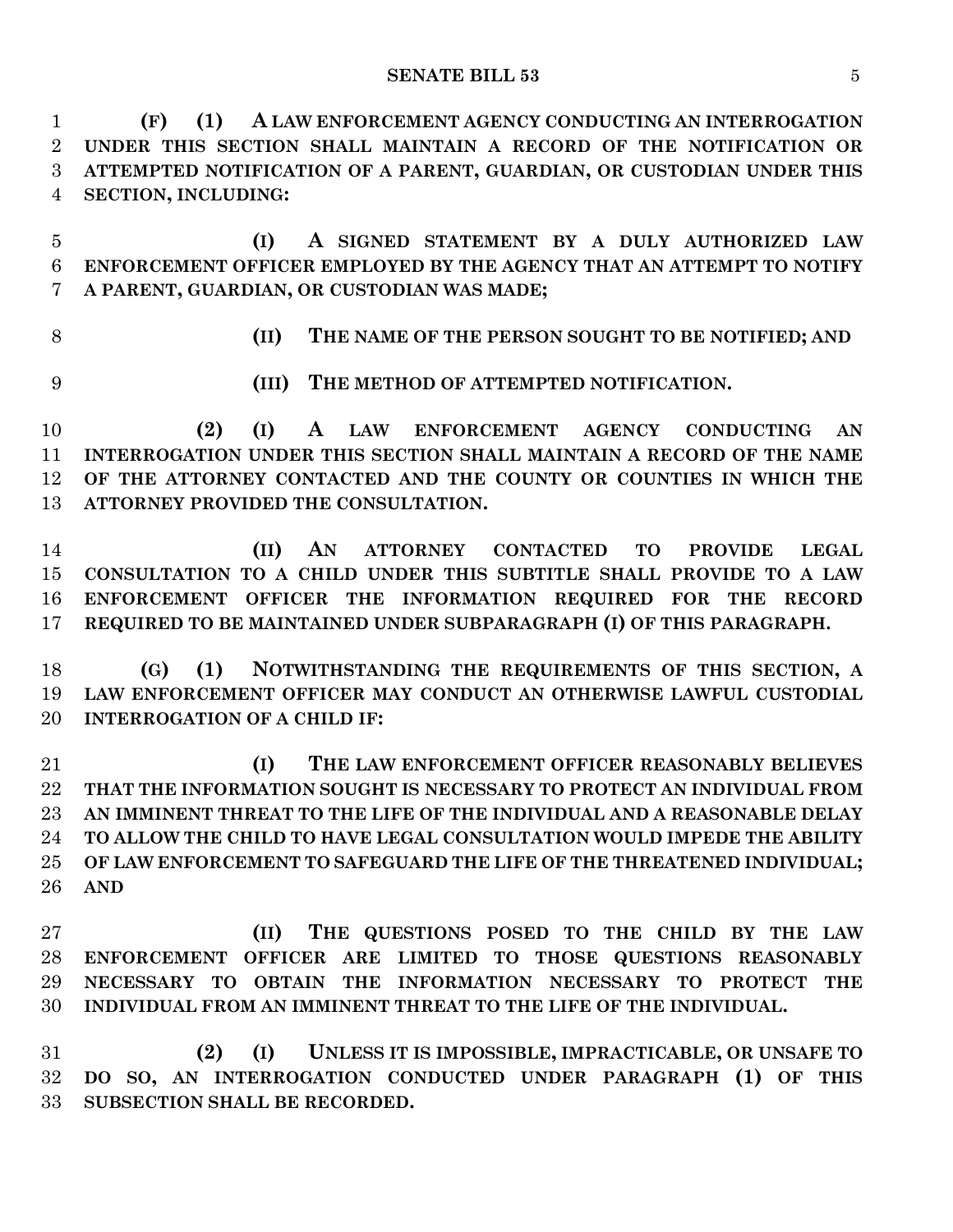#### **SENATE BILL 53**

 **(II) IN A JURISDICTION THAT HAS ADOPTED THE USE OF BODY–WORN DIGITAL RECORDING DEVICES BY LAW ENFORCEMENT OFFICERS, THE INTERROGATION OF A CHILD MAY BE RECORDED USING A BODY–WORN DIGITAL RECORDING DEVICE IN A MANNER THAT IS CONSISTENT WITH DEPARTMENTAL POLICIES REGARDING THE USE OF BODY–WORN DIGITAL RECORDING DEVICES.**

 **(III) IN A JURISDICTION THAT HAS NOT ADOPTED THE USE OF BODY–WORN DIGITAL RECORDING DEVICES, THE INTERROGATION OF A CHILD MAY BE RECORDED USING OTHER VIDEO AND AUDIO RECORDING TECHNOLOGY IN A MANNER THAT IS CONSISTENT WITH ANY POLICIES OF THE LAW ENFORCEMENT AGENCY REGARDING THE USE OF VIDEO AND AUDIO RECORDING TECHNOLOGY.**

 **(IV) A CHILD BEING INTERROGATED UNDER THIS SUBSECTION SHALL BE INFORMED IF THE INTERROGATION IS BEING RECORDED.**

 **(H) THERE IS A REBUTTABLE PRESUMPTION THAT A STATEMENT MADE BY A CHILD DURING A CUSTODIAL INTERROGATION IS INADMISSIBLE IN A DELINQUENCY PROCEEDING OR A CRIMINAL PROSECUTION AGAINST THE CHILD IF A LAW ENFORCEMENT OFFICER WILLFULLY FAILED TO COMPLY WITH THE REQUIREMENTS OF THIS SECTION.**

**(I) THE OFFICE OF THE PUBLIC DEFENDER SHALL:**

 **(1) DEVELOP AND IMPLEMENT POLICIES TO PROVIDE GUIDANCE AND INSTRUCTION TO ATTORNEYS TO MEET THE REQUIREMENTS OF THIS SECTION; AND**

 **(2) ON OR BEFORE OCTOBER 1, 2022, PUBLISH ON ITS WEBSITE, OR PROVIDE TO LAW ENFORCEMENT ON REQUEST, INFORMATION ON ATTORNEYS AVAILABLE TO ACT AS COUNSEL TO A CHILD IN ACCORDANCE WITH THIS SECTION.**

- 
- **Article – Criminal Procedure**
- 2–108.

 (a) A law enforcement officer who charges a minor with a criminal offense shall make a reasonable attempt to **[**notify**] PROVIDE ACTUAL NOTICE TO** the parent or guardian of the minor of the charge.

 (b) If a law enforcement officer takes a minor into custody, the law enforcement officer or the officer's designee shall make a reasonable attempt to notify the parent or guardian of the minor **[**within 48 hours of the arrest of the minor**] IN ACCORDANCE WITH THE REQUIREMENTS OF § 3–8A–14 OF THE COURTS ARTICLE**.

**2–405.**